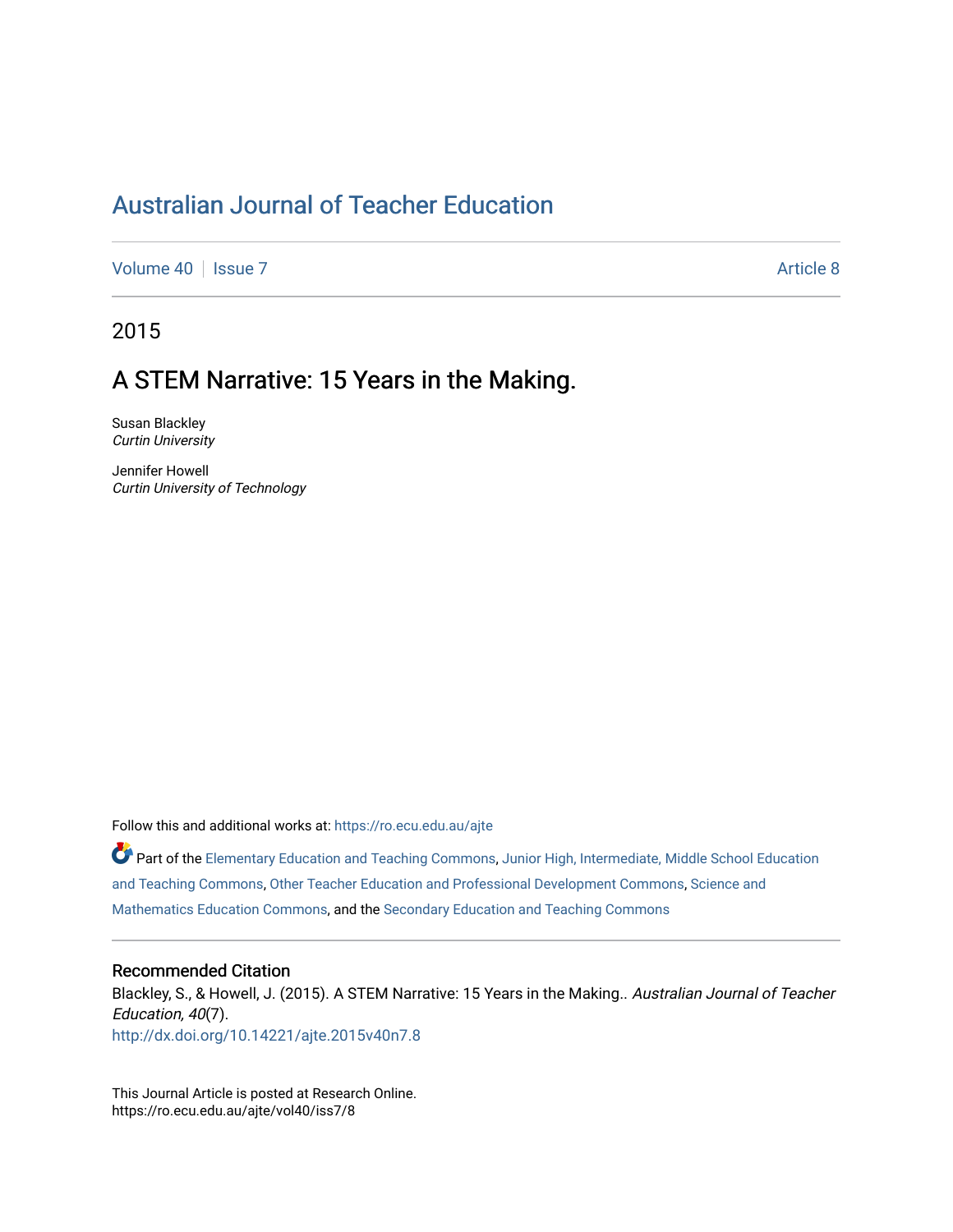# **A Stem Narrative: 15 Years in the Making.**

Susan Blackley Jennifer Howell Curtin University

*Abstract: Since its inception in the late 1990s, STEM has continued to attract attention and sizeable funding in the US, UK, and Australia. This paper narrates the development of the STEM movement both nationally and internationally, and analyses both the influences that have progressed its evolution and those that have stymied authentic STEM practices. The pervading rhetoric of 'STEM crisis' is considered through a global lens, and is resolved as a geo-political phenomenon. The strident voice of the US in the STEM narrative is tempered by investigating the approach to STEM in European, Asian, and developing countries. Two perspectives are described in the narrative: the political and the educational. Each perspective has an apparently differing agenda that has resulted in little success in achieving the desired and much-publicised STEM outcomes. The paper concludes with suggestions of two courses of action that would most likely achieve the outcomes.* 

#### **Introduction**

Education and schooling constantly adjusts to changing political, social, economic and global contexts. Over the last decade, this phenomenon has been exemplified by the at times frenzied focus upon STEM (science, technology, engineering, and mathematics). This position paper seeks to examine the development of STEM, and will narrate an analysis of its rise, subsequent crisis points, and the impasse that has been reached.

The National Science Foundation conceived the notion of STEM in the late 1990s in the US. Initially the acronym was SMET but after negative feedback and some re-thinking it emerged as STEM (Sanders, 2009; Williams, 2011). In the US, the rhetoric about STEM is founded in *political reactionism* to the potential deposition of the US's global superiority. In the UK, the initial focus was on science, engineering and technology (SET), but by 2006 it had also become STEM. The UK's commitment to STEM is conceptualised in terms of human capital: "The best way for the UK to compete, in an era of globalisation, is to move into high-value goods, services and industries. An effective science and innovation system is vital to achieve this objective" (Sainsbury, 2007, p.3). The European Commission has been centrally focused on STEM policy since the 1990s. Asian countries with very high performing education systems and growing economies (such as Korea, Japan, China, and Taiwan) have established national policies around science and technology more broadly, and university and industry-driven research and development.

The Western STEM agenda has primarily been one of vocational and economic goals (Williams, 2011), funded by governments and promoted by politicians. Various economic imperatives were used to justify its importance, and shifts in workforce patterns or instances of economic downturns tended to result in an increased focus on STEM (Kuenzi, 2008; Williams, 2011). Interestingly, the current 'STEM crisis' resonates most in English-speaking countries (with the exception of Canada) and is based upon "quantitative indicators that show

Vol 40, 7, July 2015 102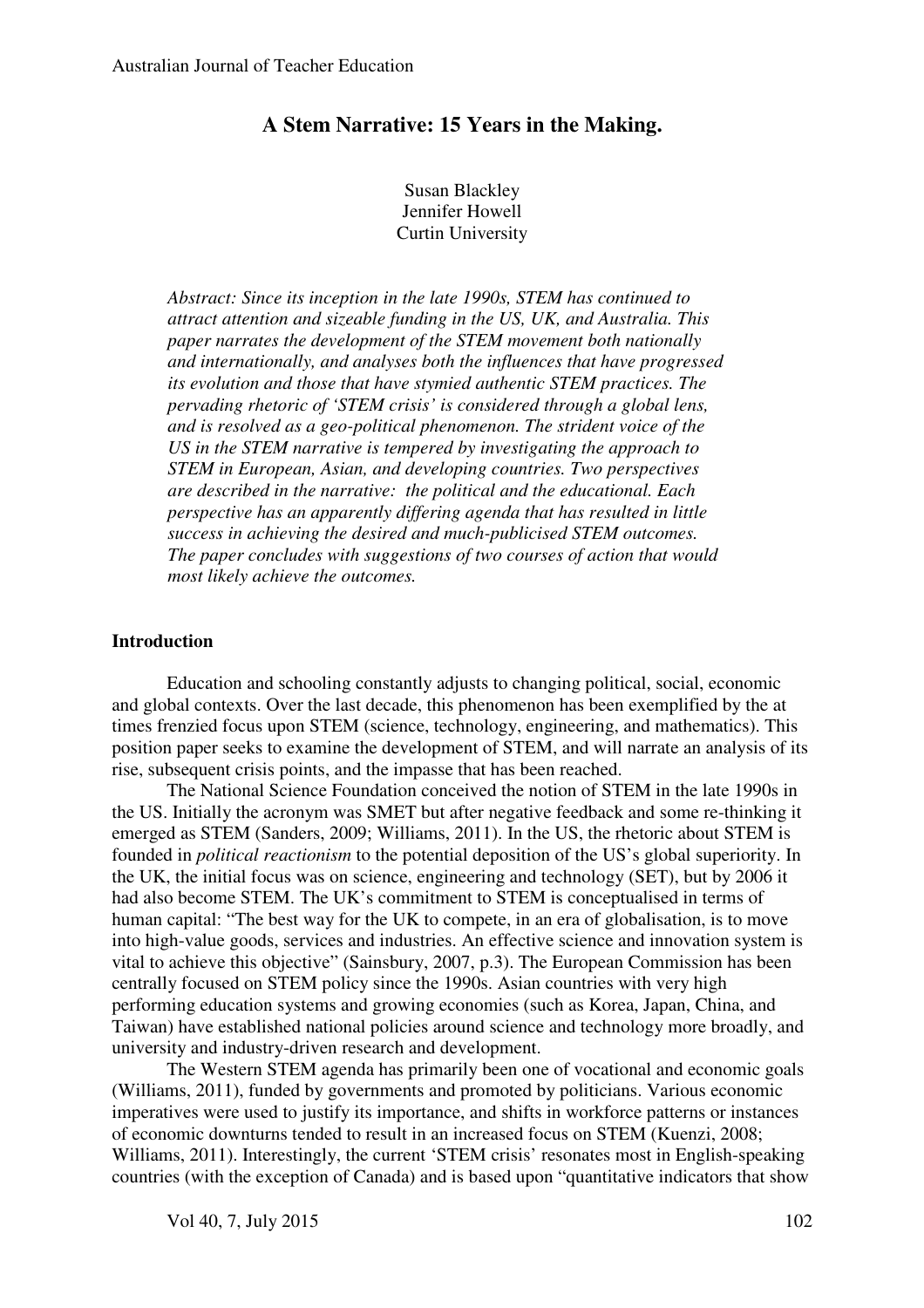a declining relative (or even absolute) performance in international comparisons of achievement and a lower rank than the nation believes it should occupy; and/ or declines in participation in STEM subjects at school" (Marginson, Tytler, Freeman, & Roberts, 2013, p. 55). Several international organisations give significant attention to STEM issues which maintains a global focus. These organisations include the Organization for Economic Cooperation and Development (OECD), the World Bank, United Nations Science, Education and Cultural Organization (UNESCO), the European Union (EU), and the International Association of the Evaluation of Educational Achievement (IEA) (Marginson, et al., 2013).

It is important to note that whilst the concept of STEM would go on to be an impetus for educational reform, it was initially supported by academics and professionals in the four discrete discipline areas: science, technology, engineering, and mathematics. In tertiary settings, faculties were concerned primarily with increasing the numbers of student enrolments in their programs (Sanders, 2009). STEM has been much heralded as a solution or preventative measure to avoid economic downturns in the future, such as the Global Financial Crisis; however the basis for these assumptions does not appear to be based on any hard research (Williams, 2011), rather conjecture and speculation by political think-tanks. In the US and the UK during the early 2000s, uncoordinated STEM projects burgeoned and large amounts of money were spent (Kuenzi, 2008; Pitt, 2009). The somewhat naïve reasoning behind this was that in order to increase the pool of engineers and scientists, and to maintain global economic dominance, the spotlight must be focused upon improving education in the disciplines of science, technology, engineering, and mathematics: S.T.E.M. As such, it was developed from a rationale that was non-educational, and then foisted upon educators to enact.

### **The Narrative of Stem**

The development of STEM will be presented as a narrative as this provides an opportunity to identify the main players in its creation and the crisis points that have impacted its evolution since its emergence in the late 1990s as indicated in Figure 1.



**Figure 1:** *A STEM timeline* **–** *the rise of the political agenda*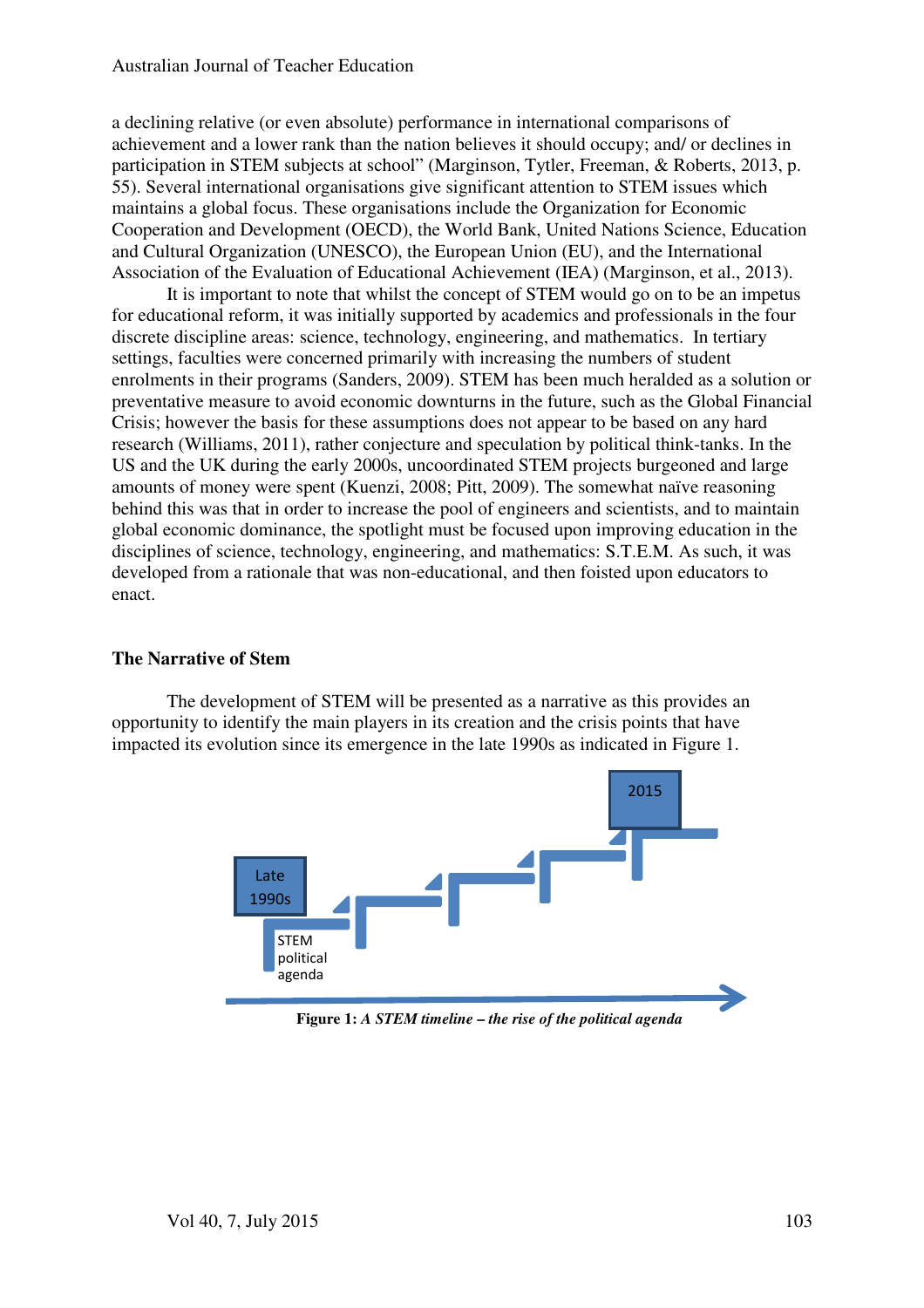#### Australian Journal of Teacher Education

As previously mentioned, the emergence of STEM was at the behest of a political agenda grounded in vocational and economic imperatives. The push from governments for increased numbers of students opting for STEM subjects in senior secondary and tertiary STEM related courses has been a challenge for educators (Office of the Chief Scientist, 2013). The struggle to enact the STEM agenda, particularly in primary schools, has not been resolved as teachers have defaulted to the notion of S.T.E.M. rather than STEM (Figure 2).



**Figure 2:** *A STEM timeline - the struggle to enact STEM* 

The inclusion of the full-stops is not trivial. It signifies and acknowledges the silo-ing of the four distinct discipline areas, rather than their integration. As Moore and Smith (2014) note "this separation is an artefact of history" (p. 7), and it will take more than a four-letter word to bring them together (Sanders, 2009).

The following are some of the STEM and S.T.E.M. issues that continue to plague educators. First, 'engineering' is not a subject area in the curriculum of either primary or secondary phases of schooling although there may be some evidence of its existence in aspects such as problem solving and innovation within subjects such as science and mathematics (Bybee, 2010), nor are pre-service teachers trained in the engineering discipline. Second, differing interpretations of the meaning of 'technology' led to confusion and frustration (Williams, 2011). Third, traditionally primary school teachers lack proficiency and confidence in teaching both science and mathematics, and instead favour the teaching of literacy (Ross, Beazley, & Collin, 2011). Fourth, as there is a paucity of mathematics and science trained secondary school teachers (Office of the Chief Scientist, 2013), many of those teachers timetabled onto lower secondary classes are teaching 'out-of-field' (e.g. they may be trained as Health & Physical Education specialists, yet are required to teach Year 8 mathematics). The amount of teaching out-of-field in science and mathematics is especially high in Australia by comparison with other countries (Marginson, et al., 2013). Arguably, this is a significant weakness of Australian education, "impairing both the breadth and depth of STEM learning" (Marginson, et al., 2013, p. 23) as secondary schools resort to employing replacement teachers who are under-qualified or unqualified in terms of science, mathematics, and technology. Underpinning these issues was the core challenge of trying to understand what STEM actually meant and what it looked liked enacted in the classroom. The acronym itself was easy to understand, but what it collectively represented was more challenging for schools to interpret and deliver in a meaningful way within the constraints of curricular imperatives.

The first two issues, the place and interpretation of 'engineering' and 'technology', resulted in a skewed interpretation of S.T.E.M., namely S.t.e.M. (Figure 3).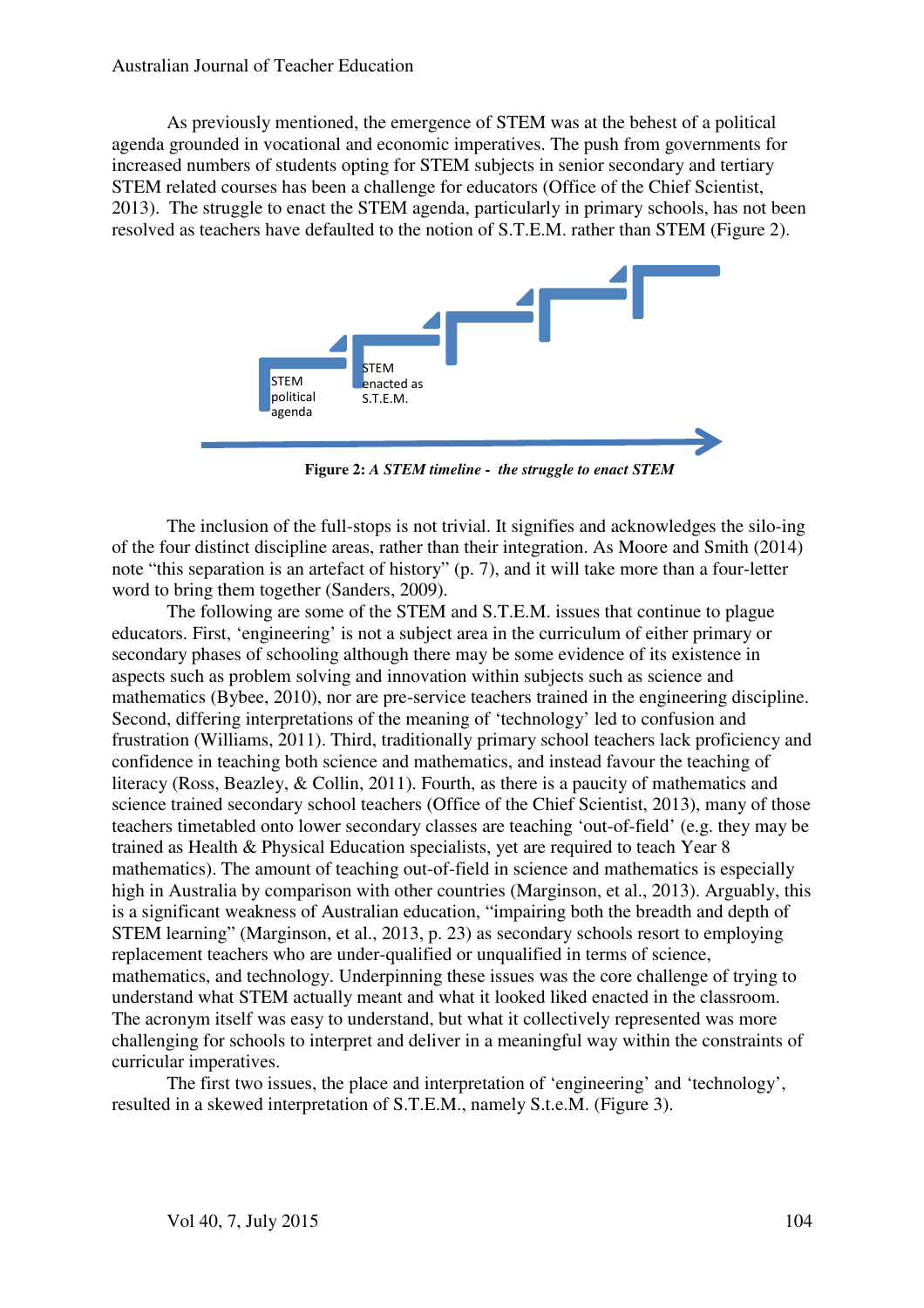

**Figure 3:** *A STEM timeline - STEM interpreted as S.t.e.M.*

In other words, teachers focussed on the traditional teaching of science and mathematics and virtually ignored the technology and engineering components (Moore & Smith, 2014). The reason for this was the lack of curriculum documents to guide teachers through the teaching of these subjects, and the recent move towards embedding technology across the curriculum rather than being taught as a separate subject. There is also the ongoing polarising of the meaning of the actual term 'technology': some maintain that technology refers to the hardware and software with which one supports the teaching and learning process; whilst others view technology as the collection of tools, including machinery, modifications, arrangements and procedures used by humans. This confusion arises from two distinct subject areas in school curriculums, *information technology* (i.e. programming and computers) and *design technology* (i.e. machinery and processes).

In schools S.T.E.M. is enacted as S.t.e.M.; while outside schools (i.e. vocational settings) it is enacted as s.T.E.m. (Reiss & Holman, 2007). Science and mathematics are tools and frameworks for all types of engineering; in engineering one creatively applies scientific principles and uses mathematics to analyse and communicate observations. This discord between schools and vocational settings (Breiner, Johnson, Sheats Harkness, & Koehler, 2012) over the enactment of STEM and its meaning is the *first crisis point* in the STEM narrative. However the political agenda was aimed at increasing the number and retention of highly capable professionals in the engineering and technology fields, that is, a focus on technology and engineering which appears to support s.T.E.m. Yet the reality was that educators were focusing upon the subject areas of science and mathematics.

How then to bridge this divide within STEM?



**Figure 4:** *A STEM timeline - the rise of STEM education.*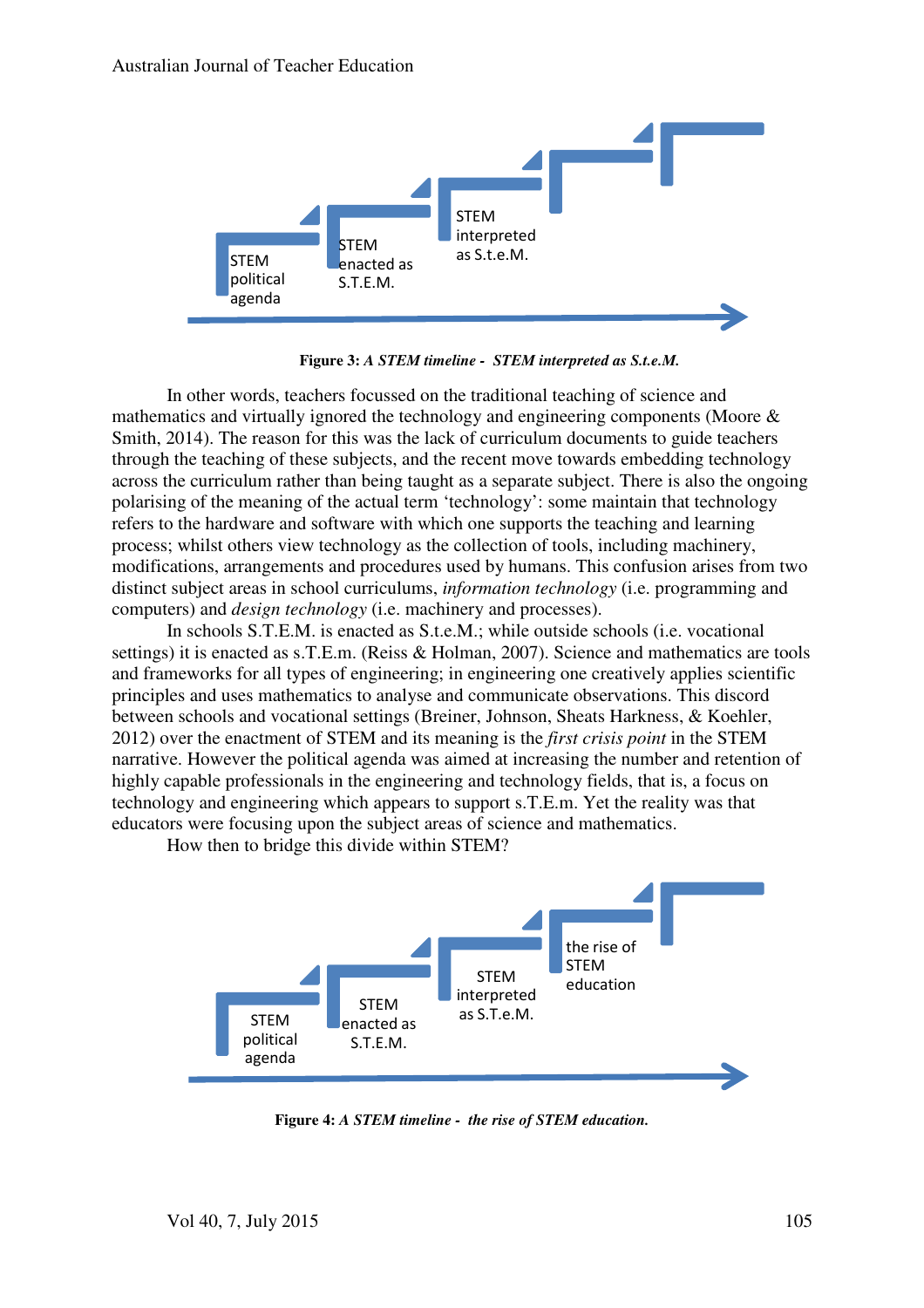#### Australian Journal of Teacher Education

Within this confused context arose the next chapter in the STEM narrative, with the education community recognising the potential pedagogical impact of STEM. As a result, 'education' was added to the name (Figure 4), thus making it "STEM education" (Breiner et al., 2012), perhaps to wrestle some of the ownership from the politicians as much as to highlight the role that educators have in bringing the political agenda to fruition. In part the failure of a focus upon STEM to enact any real change in schools was the absence of educators from the planning and strategising of the approach. The change in terminology to STEM education did not result in any meaningful modifications to teaching practices or student learning outcomes. The main strategy was to develop add-on programs or extension programs that were additional, although not always complementary, to routine school activities. Participation in these types of programs was not intended for all students; rather they were for self-nominated interested students or academically high-performing invitees. Despite energy and money being poured into STEM education, there was little measurable success (Breiner et al, 2012; Kuenzi, 2008).

This needs examining in further detail as it provides a clarity regarding the current situation for STEM and schools. Two key reasons for lack of success for STEM education as a concept to be implemented were (1) the curriculum structure, and (2) the skill level and/or preparation of the teachers. These two issues lie at the heart of why STEM initiatives have failed, and continue to fail, to achieve the expectations placed upon them. Currently in Australia there is a transition from state-based outcomes-based curriculums to a national curriculum. Teachers in schools have been grappling with enacting these changes, and in some states this has been a momentous event as they are also moving away from an outcomes-based approach to teaching and learning. However what has remained consistent in the suite of national curriculum documents is that the STEM discipline areas of science and mathematics have remained discrete subjects. There has been no attempt to either replace or offer as an alternative, an integrated STEM curriculum to support teachers. Without the provision of such a key curricular approach, and the continued high stakes national testing of numeracy skills via the National Assessment Program for Numeracy and Literacy (NAPLAN), the act of authentically teaching STEM in schools, as it is enacted in vocational and professional settings, is not going to happen. It would be a brave school in such a climate of accountability and comparison to step away from the separate curriculum silos to trial integrated STEM education.

The second issue is the skill level of teachers. Currently in initial teacher education programs there are discrete subjects that specifically cover two of the subject areas, science and mathematics (engineering is not included as there is no curriculum document for this subject, hence no imperative to teach it). Some institutions also offer a technology subject or attempt to integrate technology across all of the subjects in their course. Initial teacher education programs must meet national guidelines which set out the content and number of subjects that must be covered in order to achieve accreditation, hence only a minimum level of S.t.e.M. skills are being developed by graduate teachers. For initial teacher education courses to produce highly-skilled teachers of STEM change is required in the accreditation processes and guidelines setting out the scope of subjects and allocated credit points. Alternatively primary subject-specialists may be a solution to this problem; undergraduate programs could provide suites of electives to develop deep and broad knowledge and skills in one STEM subject. Another solution would be to consider changes to initial teacher education programs such as a move to postgraduate qualifications. This would require an undergraduate degree in one area, not necessarily limited to STEM subjects, and a substantial postgraduate teaching qualification such as a three year Master of Teaching, rather than the current one year Graduate Diploma of Education currently offered across Australia. For this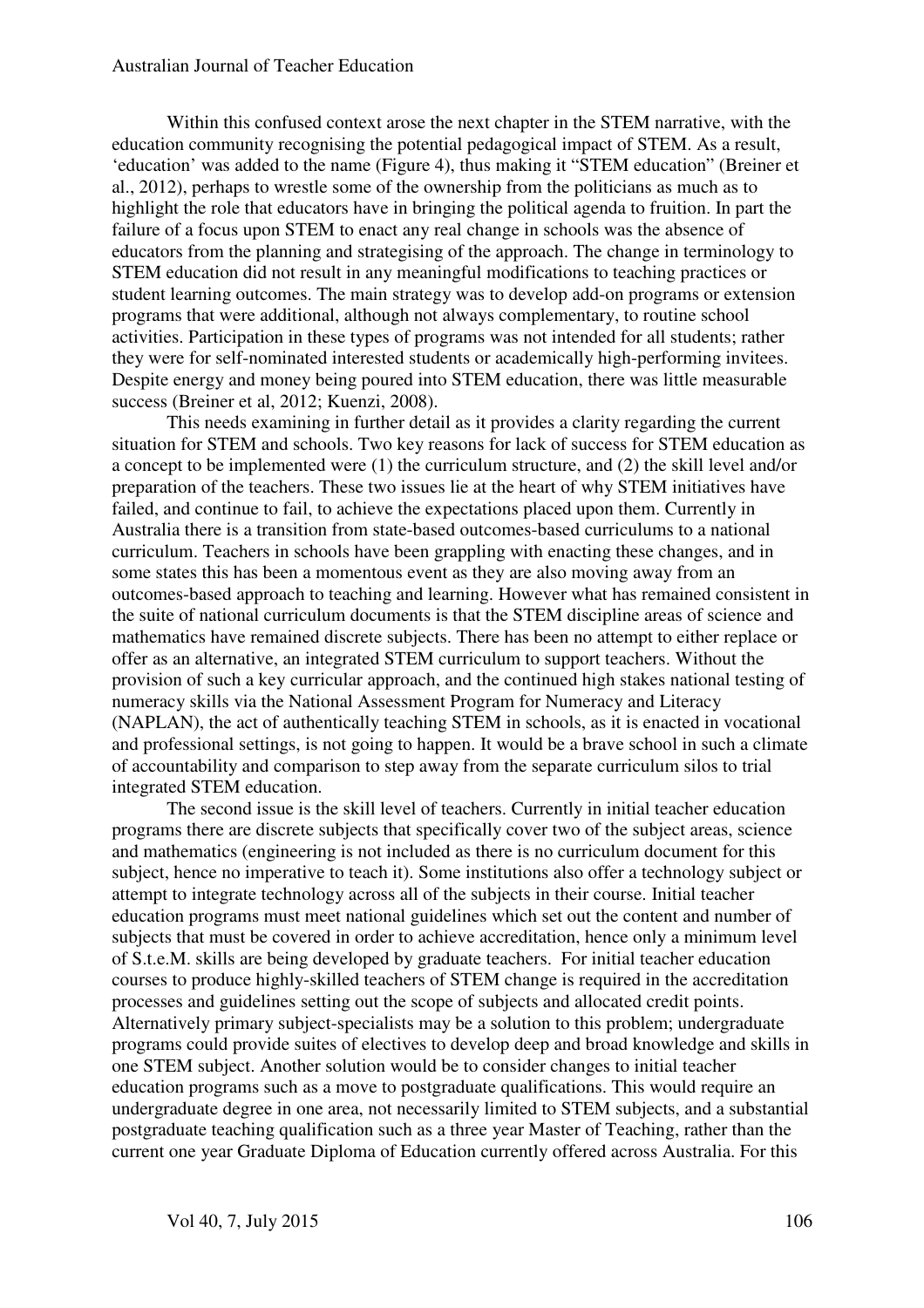to have any effect it would need to have the support of government, accreditation bodies, and tertiary institutions.

Associated with this second issue of teacher skills is the need to focus on teacher preparation programs. In-service primary school teachers would also need to be upskilled in STEM subjects, as their initial training would have been based on a general teaching model in which they were required to teach most of the subjects included in the curriculum. For these teachers to collude with this up-skilling there needs to be convincing evidence that increased time and effort in STEM education will result in improved student learning outcomes - at present none exists. Such a focus for teacher professional learning would perhaps need to be tied to their ongoing teacher registration as a motivator.

These two issues of curriculum structure, and the skill level and preparation of teachers, have led to *crisis point two*: whilst the education community has started to take some ownership of the agenda, governments continue to invest huge amounts of money in projects, and still the desired outcomes have not been forthcoming. Importantly, there is no consensus regarding STEM and how it is to be taught, for example as S.T.E.M, or s.T.E.m or other variations. There are declining numbers of students enrolling in these subjects in senior secondary schools (Goodrum, Druham, & Abbs, 2011), with the "broadening of curriculum offerings, students' self-perception of ability, and perceptions of subject difficulty and usefulness" (Kennedy, Lyons, & Quinn, 2014, p. 34) being possible reasons. There are declining results in the PISA scores (Programme for International Student Assessment) particularly in areas that focus on the application of STEM knowledge; and there is an apparent inability of primary school teachers to robustly teach all of the STEM subjects (Marginson et al., 2013). This is despite more than 14 years of STEM promotion and funding. This is a remarkable statistic and belies why STEM has persisted as a strategy.

# **The Rise of "Stem Education" – The Move towards Integration**

Perhaps in an attempt to improve the situation, the education community subverted the political agenda by viewing the implementation of STEM education through a pedagogical lens, tempered by a growing appreciation of how the interplay of the four disciplines (science, technology, engineering, and mathematics) occurs in the world outside of schools. This may have been motivated by a number of reasons: an attempt to comprehend upon what the interest or push behind STEM might actually be based or an attempt to develop a viable approach for STEM implementation in response to the unrelenting push from government. Clearly STEM was going to continue to be a political priority, so a solution needed to be found.

Regardless of the motive, in 2007 this resulted in a significant re-naming: "STEM education" was now referred to as "integrated STEM education" (Figure 5).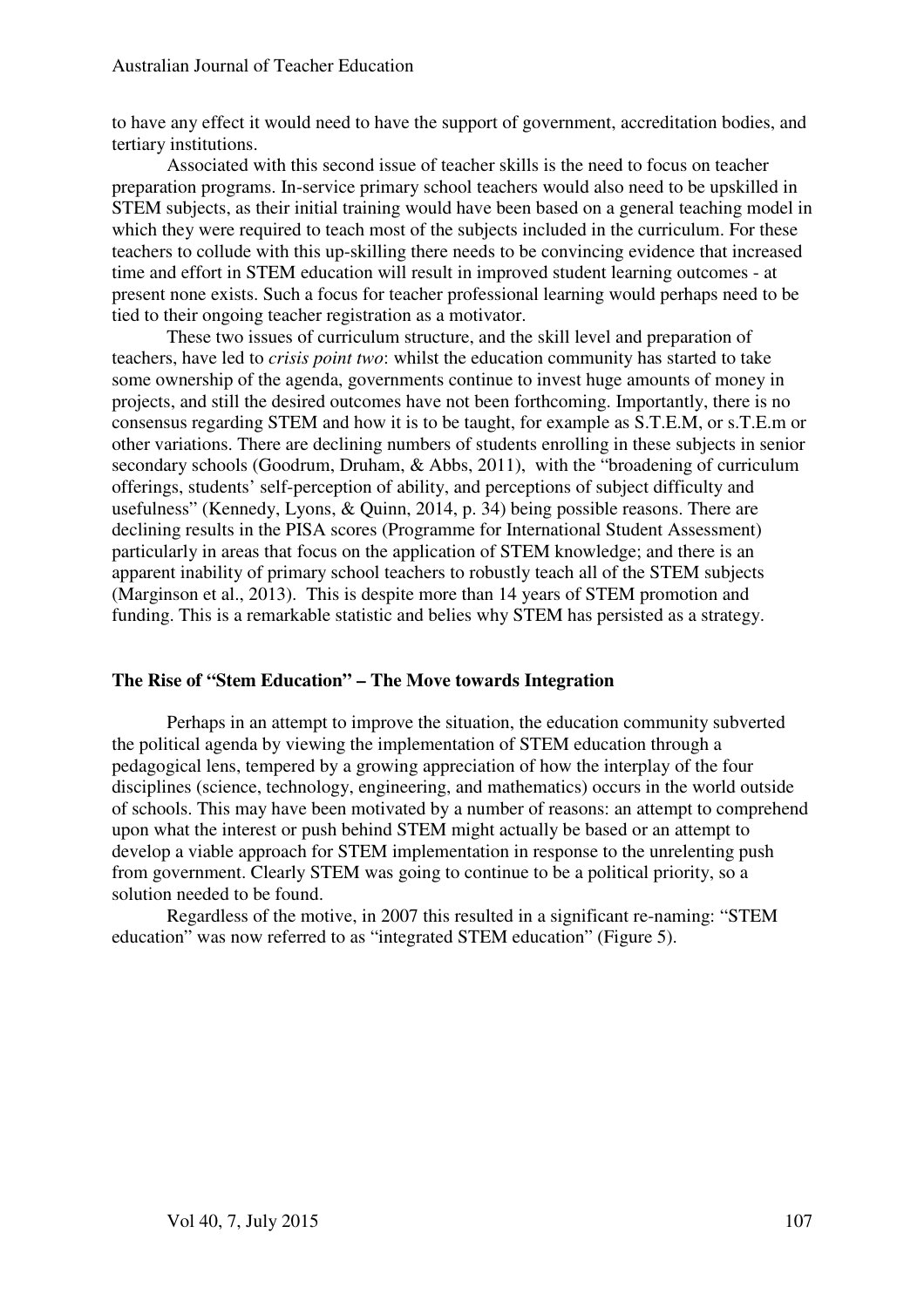

**Figure 5:** *A STEM timeline - integrated STEM education.* 

Sanders (2009) defined 'integrated STEM education' as teaching and learning between two or more STEM subjects or between a STEM subject and a non-STEM subject such as The Arts. He also described a pedagogical approach of "purposeful design and inquiry" (Sanders, 2009, p. 21) that combined technical design with scientific inquiry. The rationale for this was that in the world outside of schools, "design and scientific inquiry are routinely employed concurrently in the engineering of solutions to real-world problems (Sanders, 2009, p. 21).

Finally, a framework was emerging for teaching STEM. What was significant in this framework was the suggestion that integrated STEM education could be based on two or more STEM subjects; it was not suggesting that all *four* subjects needed to be included, and it suggested that subjects outside of the STEM suite could be involved. It was an integrated approach that was mindful of authentic, real-world applications of STEM. It was also a framework that was more manageable and logical from both a content and pedagogical perspective. The pedagogical approach of purposeful design and inquiry was strongly grounded in constructivism, using the pedagogies of inquiry and problem solving. The work by Sanders (2009) was the start of a logical approach to the implementation of STEM in schooling, soundly based on educational theory.

This early work was refined further by Moore and Smith (2014) who described two ways to 'integrate' STEM education:

- 1. Context integration where engineering design is recognised as a *motivator* to teach mathematics and science discipline content, and
- 2. Content integration where engineering skills are part of the learning objectives and mathematics and science content are *incidentally developed*.

As engineering skills do not form part of school curriculum learning objectives, *context* integration has been seen to be the method most likely to succeed in schools. The work of Moore and Smith (2014) addressed one of the key stumbling blocks to STEM education, how to include engineering.

The potential gains of employing a contextual integration approach to STEM education are significant. First, it supports a constructivist pedagogy, authentic learning, and student-centredness. Second, it can be seen as a "catalyst for helping teachers and learners out of their subject-based limitations into creative inter-disciplinarity" (Pitt, 2009, p. 42). Furthermore, such an approach provides opportunities for students to develop the  $21<sup>st</sup>$  century skills of: adaptability, complex communication, social skills, non-routine problem solving, self-management, self-development, and systems thinking (Bellanca & Brandt, 2010). Perhaps this will achieve the previously unrealistic vocational goal of the political STEM agenda?

Vol 40, 7, July 2015 108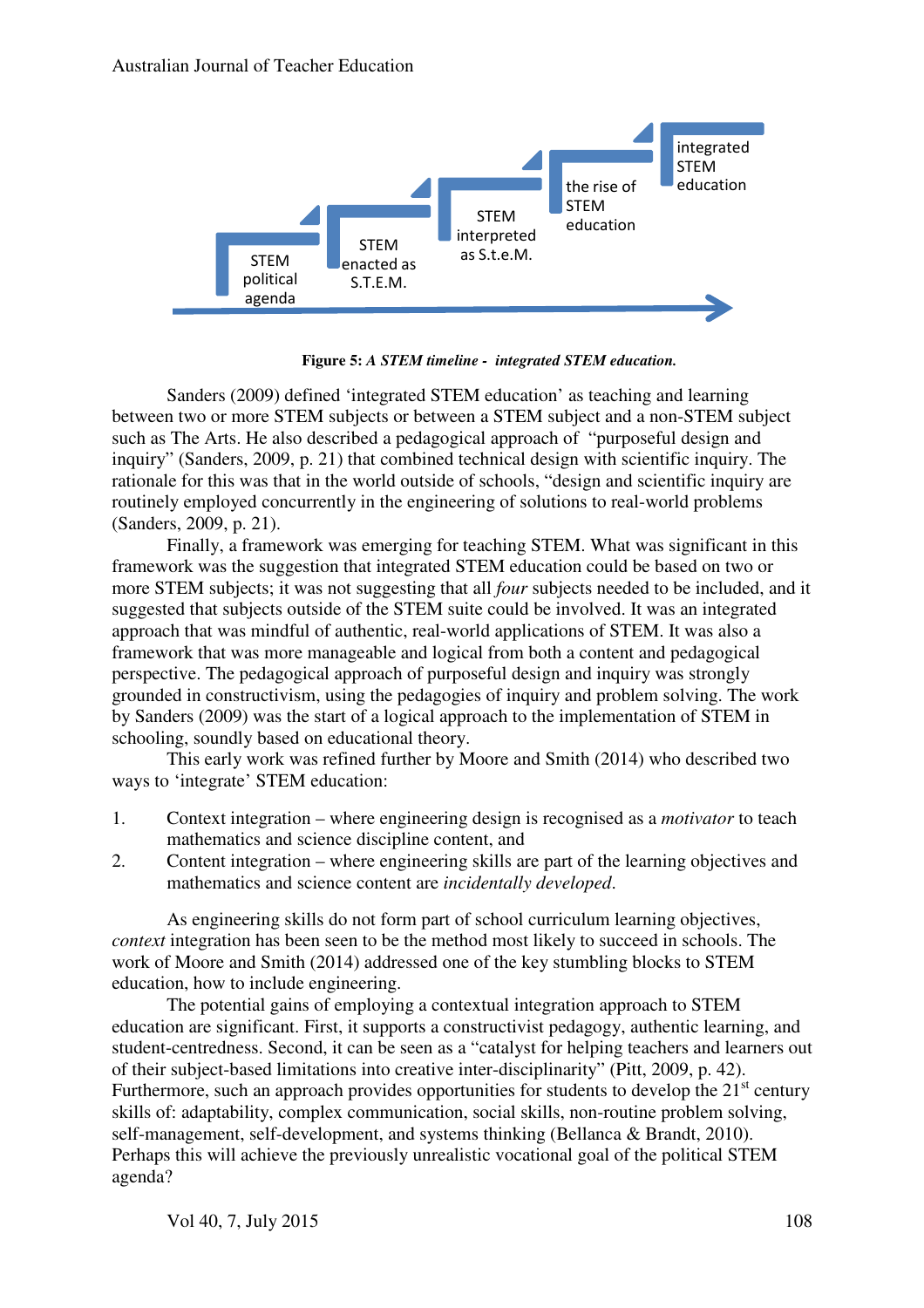This brief narrative of STEM, its triggers and resulting crisis points has attempted to cover the ground from inception to the present day. It would appear that the move towards integrated STEM education and the emerging pedagogical frameworks is a step closer to achieving STEM in schools. This has been the narrative of STEM in Australia, it is important to briefly examine how STEM is addressed globally to contextualise this narrative.

### **The Development of Stem In Global Contexts**

How has STEM been addressed globally? The literature reveals four geo-social realms that are characterised by distinctly different approaches to STEM: (1) Englishspeaking, (2) Western European countries, (3) Asian countries, and (4) developing countries. Globally, most of the efforts of governments, and most of the focus of media and public attention, has been in relation to STEM in schools: the curriculum, pedagogical approaches, teacher skill-levels, student motivation and subject selection. The STEM approach of the English-speaking countries is dominated by the US and UK, and is characterised by widespread talk of a 'STEM crisis'. There are a number of Western European countries, such as France and Germany that have emphasised STEM for some time as part of the framing of national policy on education and industry; the focus in these countries has been on the apparent 'STEM shortage' rather than 'crisis'. Typically, these policies or strategies involve: "promotion of a positive image of science; increasing public knowledge of science; improving school-based mathematics and science (teaching and learning); and increasing interest and participation in school-based mathematics and science, tertiary STEM disciplines and the STEM workforce" (Marginson et al., 2013, p. 104). Of interest are the 2012 PISA results (OECD, 2014) for these four countries, presented in Table 1, as the preoccupation with the quantity and quality of STEM is often, though not always, linked to national results in comparative international tests of school student such as PISA and Trends in International Mathematics and Science Study (TIMSS). PISA does not just ascertain whether students can reproduce what they have learned; it also examines how well they can "extrapolate from what they have learned and apply that knowledge in unfamiliar settings, both in and outside of school" (OECD, 2014).

|                     | Mathematics literacy<br>performance | Science literacy<br>performance |
|---------------------|-------------------------------------|---------------------------------|
| <b>OECD</b> average | 494                                 | 501                             |
| <b>US</b>           | 481                                 | 498                             |
| UK.                 | 494                                 | 499                             |
| France              | 495                                 | 505                             |
| Germany             | 514                                 | 508                             |

**Table 1. 2012 PISA results for key English-speaking and Western European countries.**

Germany's scores seem to indicate that its advanced manufacturing status, where engineering has a large presence, is foreshadowed by these results from their 15-year olds tested in the PISA regime. France's scores, whilst close to the OECD average, outperform both the US and UK, with apparently less legislature, expenditure or political posturing.

Asian countries, the third identified grouping, have very high performing education systems, as indicated by their TIMSS and PISA rankings, and growing economies (Korea, Japan, China, and Taiwan) with established national policies around science and technology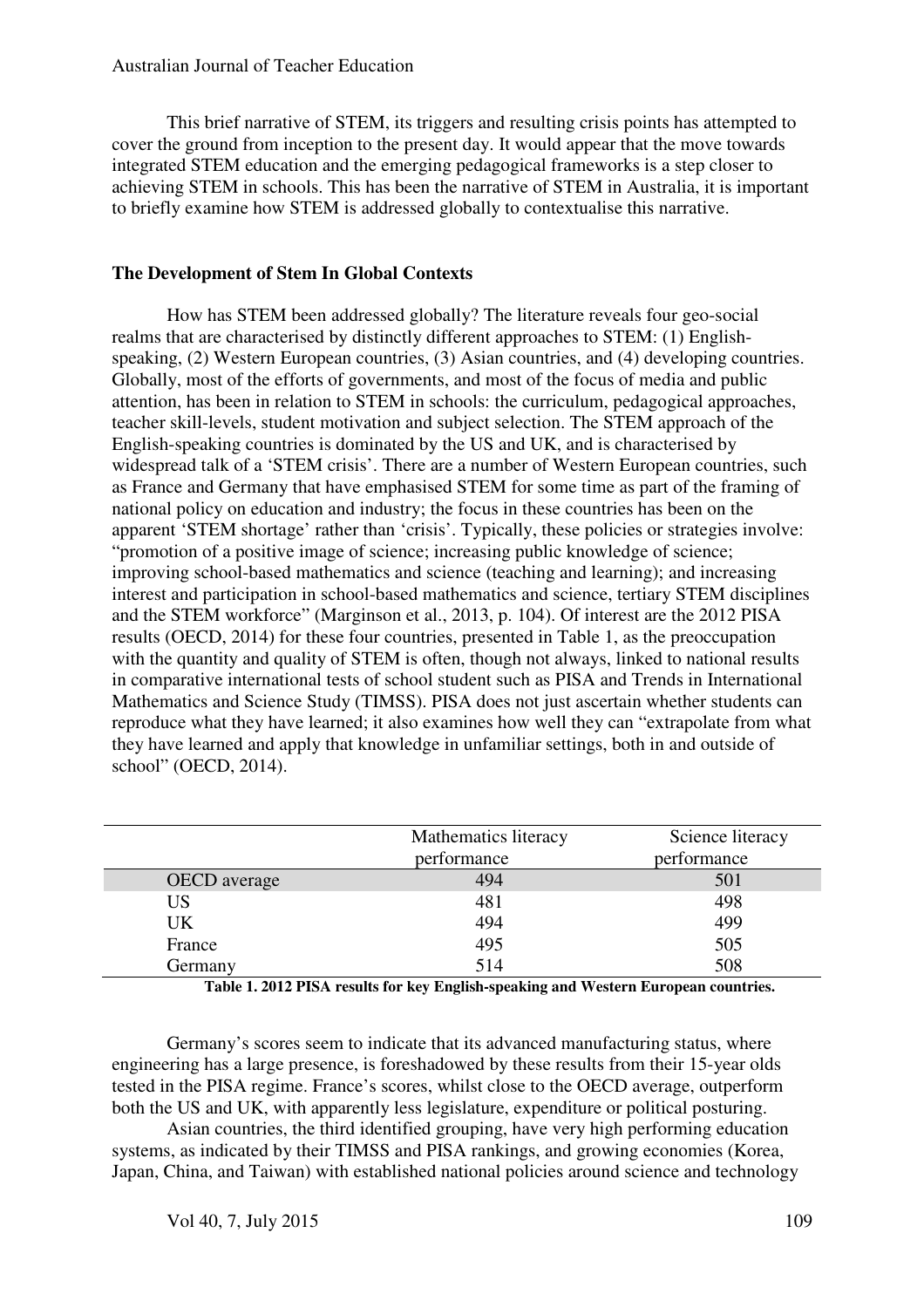more broadly, and research and development driven by universities and industry. Furthermore, strong STEM performing countries in Asia have meritocratic career structures that recognise excellence in teaching these subjects (Marginson et al., 2013). China (Shanghai) scored highest in both the mathematical and scientific literacy components of PISA 2012. The country's approaches to planning are long-term, and there is a broad and deep consensus, among both the general populace and the government, about the importance of STEM and the links to research and development. In these countries, the language about STEM is more confident; no 'crisis' is flagged, no decline observed, and there are few issues about teaching capacity. It is crucial to note the practices of these countries that result in their STEM superiority: policies focus on achievable quantitative benchmarks, comprehensive reform programs are in every schooling system, there is a common movement towards more student-centred, inquiry-based and problem-solving learning, and an emphasis on creativity. Furthermore, teachers are respected and STEM subject classes are taught by disciplinequalified teachers, teaching in the fields in which they were trained.

Finally, in the fourth group, developing countries with an emerging industrial base and/or low levels of education participation and supply of qualified teachers, such as Brazil and South Africa, STEM is addressed in terms of improving participation in basic education and developing a qualified teaching workforce (Marginson et al., 2013).

So what can be learned from this brief overview of the global STEM context? It would appear that triggers such as a 'perceived crisis' which result in the spending of vast sums of money on interventionist programs, as in the US and UK, and Australia who follows these nations, does not result in the desired outcomes. Australia needs to set realistic goals, small changes to existing systems, similar to those implemented in the Western European nations, which can result in desired outcomes in Engineering and Science. Systemic changes, like those adopted in Asian countries, should be the benchmark to which the nation aspires within a sensible and realistic timeframe. The global context offers different models of STEM and the different outcomes achieved. They provide us with historical hindsight that should inform policy development and reform.

#### **Conclusions**

There are many challenges that need to be overcome for integrated STEM education to succeed. When teachers and students are positioned in a regime of standardised testing (e.g. in the US, UK, and Australia), and the results of the tests impact upon school funding, school image, and teacher performance pay, priority will understandably be given to the subject areas that are being tested: mainly mathematics and literacy. The challenge is to reassure teachers that embracing integrated STEM education and preparation for standardised tests are not mutually exclusive. There is also a potentially high financial cost and work commitment to retraining teachers and adapting pre-service teacher education programs to prepare for the implementation of integrated STEM education. Perhaps one of the most difficult hurdles to overcome is the lack of proof-of-concept. There is no evidence of positive outcomes with which teachers can be enticed to take up integrated STEM education. Furthermore, such evidence will not even be available for at least 12 years after implementation – the time taken for a student to travel through their primary and secondary years of schooling.

Fifteen years of the STEM narrative sees the education community at an impasse ( for example, see; Breiner, Johnson, Sheats Harkness & Koehler, 2012; Kennedy, Lyons & Quinn, 2014). A fork in the road confronts it: taking the left or the right path will shape the future. Basically there are only two courses of action that could support the successful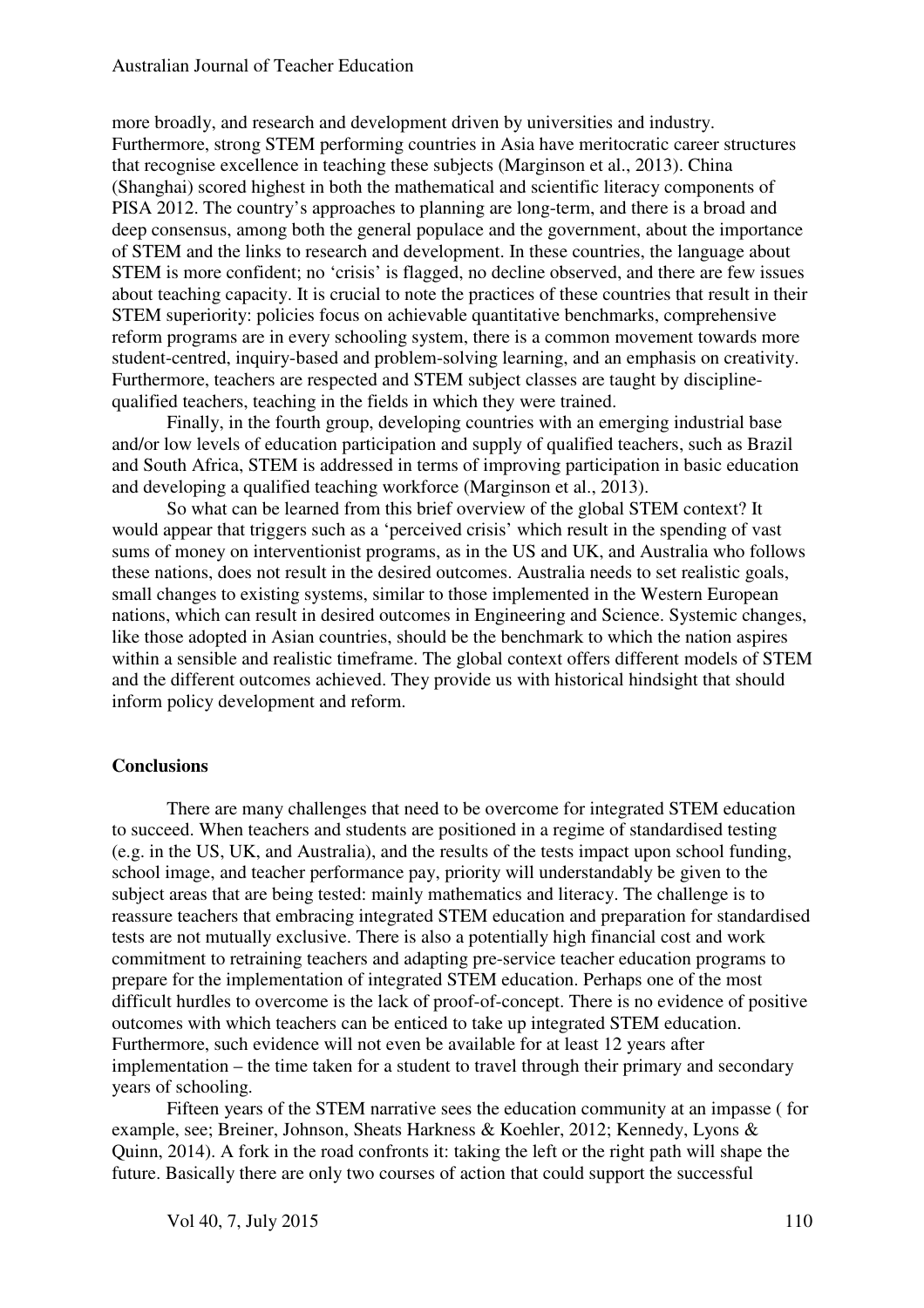metamorphosis of the STEM narrative: either the education community holds the pedagogical high-ground resulting in integrated STEM education (integration) OR the education community supports the original political agenda by shoring up the discrete discipline areas (concentration).

The first course of action is fraught with the challenges of integration already discussed. The second course of action will require: an immediate injection of significant and ongoing funds for in-service teacher professional learning and modifications to initial teacher education courses to strengthen the confidence and competence of the teachers in mathematics and science; the provision of high-quality resources in primary schools to support 'hard' sciences (such as physics and chemistry) as well as the 'soft' sciences (such as biology and earth science); and the development of subject-specialist teachers in primary schools for mathematics and science. We posit that the second course of action will become the reality, however this can be tempered by the development of a pedagogical framework that will achieve the best of both courses of action: integration AND concentration.

A final and perhaps provocative thought: should there be a scattergun approach from which all students will experience some STEM education – or could some students receive all of the focus on STEM education? It seems that the first scenario is what has been tried; maybe the latter is truly the way forward.

Additional reference would strengthen the validity of the discussion.

# **References**

- Bellanca, J.A., & Brandt, R.S. (2010). *21st century skills: Rethinking how students learn.* Vol. 20. Bloomington, IN: Solution Tree Press.
- Breiner, J. M., Johnson, C. C., Sheats Harkness, S., & Koehler, C. M. (2012). What is STEM? A Discussion About Conceptions of STEM in Education and Partnerships. *School Science and Mathematics, 112*(1), 3-11. http://dx.doi.org/10.1111/j.1949- 8594.2011.00109.x
- Bybee, R. W. (2010). Advancing STEM Education: A 2020 Vision. *Technology and Engineering Teacher, September*, 30-35.
- Goodrum, D., Druhan, A., & Abbs, J. (2011). *The Status and Quality of Year 11 and 12 Science in Australian Schools.* Canberra, ACT: Australian Academy of Science.
- Kennedy, J., Lyons, T., & Quinn, F. (2014). The continuing decline of science and mathematics enrolments in Australian high schools. *Teaching Scicence, 60*(2). Retrieved form eprints.qut.edu.au/73153/1/continuing decline of science proof.pdf
- Kuenzi, J. J. (2008). Science, Technology, Engineering and Mathematics (STEM) Education: Background, Federal Policy and Legislative Action *Congressional Research Service Reports. Paper 35.*
- Marginson, S., Tytler, R., Freeman, B., & Roberts, K. (2013). STEM: Country Comparisons. International comparisons of science, technology, engineering and mathematics (STEM) education. *Australian Academy of Learned Academies (ACOLA)*. Melbourne, Australia.
- Moore, T. J., & Smith, K. A. (2014). Advancing the state of the art of STEM Integration. *Journal of STEM Education, 15*(1), 5-10.
- Office of the Chief Scientist. (2013). *Science, Technology, Engineering and Mathematics in the National Interest: A Strategic Approach*. Canberra.